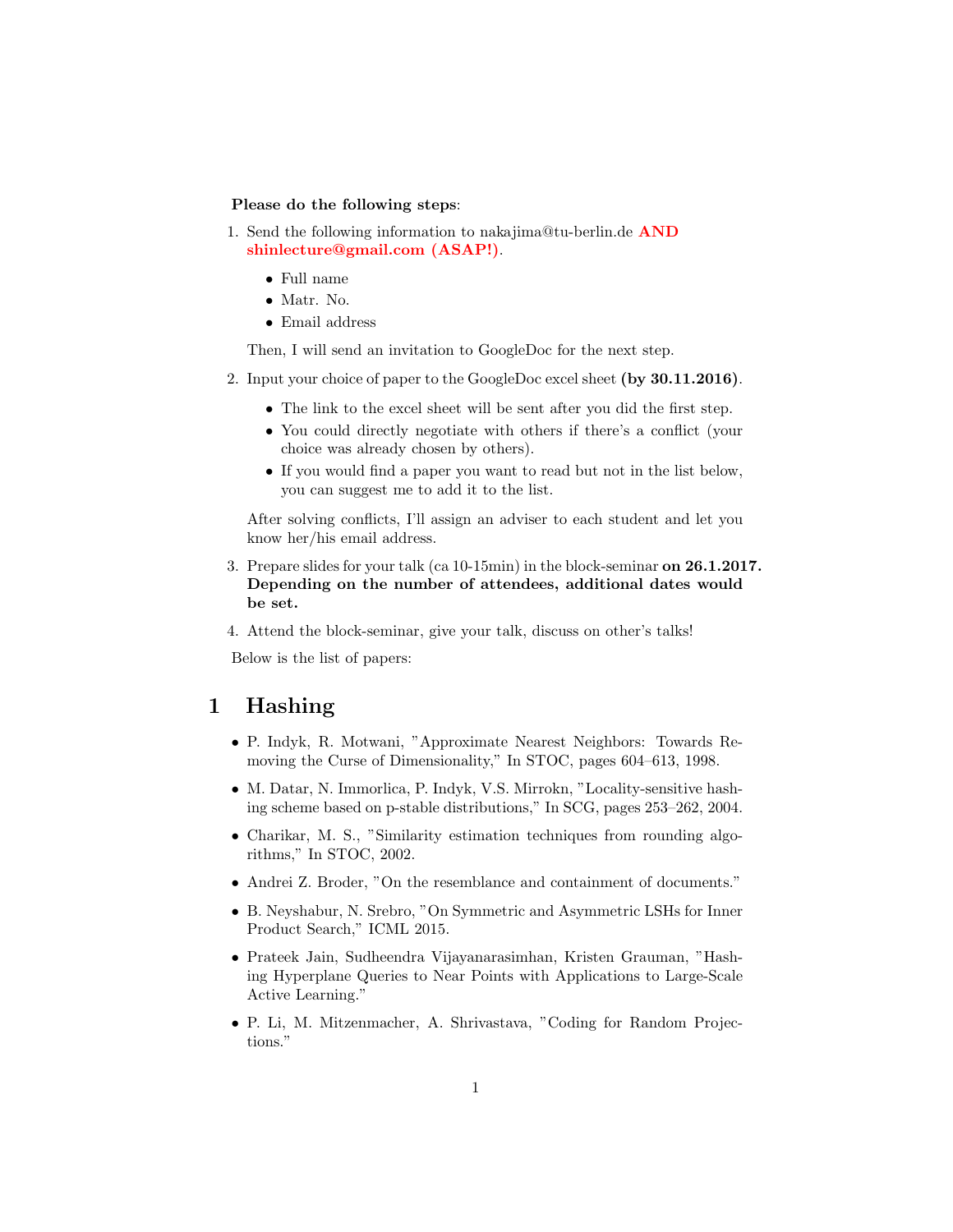### 2 Data Structure

- A. Beygelzimer, S. Kakade, J. Langford, "Cover trees for nearest neighbor," ICML 2006.
- M. Izbicki, C. R. Shelton, "Faster CoverTrees," ICML 2015.
- Bachrach, Y., Finkelstein, Y., Gilad- Bachrach, R., Katzir, L., Koenigstein, N., Nice, N., and Paquet, "Speeding up the Xbox recommender system using a euclidean transformation for inner-product spaces". In Proc. of RecSys 2014.
- B. Bustos, S. Kreft, T. Skopal, "Adapting metric indexes for searching in multi-metric spaces," Multimedia Tools and Applications 58(3):46-496, 2012.

### 3 Parallel computing

- A. Krizhevsky, "One weird trick for parallelizing convolutional neural networks."
- T. D. Kim and S. Choi, "Scalable Variational Bayesian Matrix Factorization with Side Information," AISTATS 2016.
- Li et al., "Scaling Distributed ML with the Parameter Server."
- K. Zhai, J. Boyd-Graber, M. Asadi, M. Alkhouja, "Mr. LDA: A Flexible Large Scale Topic Modeling Package using Variational inference in MapReduce," WWW 2012.

## 4 Cluster Computing Framework

- P. Carbone, S. Even, S. Haridi, "Apache Flink: Unified stream and batch processing in a single engine."
- Alexander Alexandrov, Asterios Katsifodimos, Georgi Krastev, Volker Markl, "Implicit Parallelism through Deep Language Embedding."
- Matei Zaharia, Mosharaf Chowdhury, Tathagata Das, Ankur Dave, Justin Ma, Murphy McCauley, Michael J. Franklin, Scott Shenker, Ion Stoica, "Resilient Distributed Datasets: A Fault-Tolerant Abstraction for In-Memory Cluster Computing."
- Ghoting, A., Krishnamurthy, R., Pednault, E., Reinwald, B., Sindhwani, V., Tatikonda, S., ... and Vaithyanathan, S., "SystemML: Declarative machine learning on MapReduce," In 2011 IEEE 27th International Conference on Data Engineering (pp. 231-242).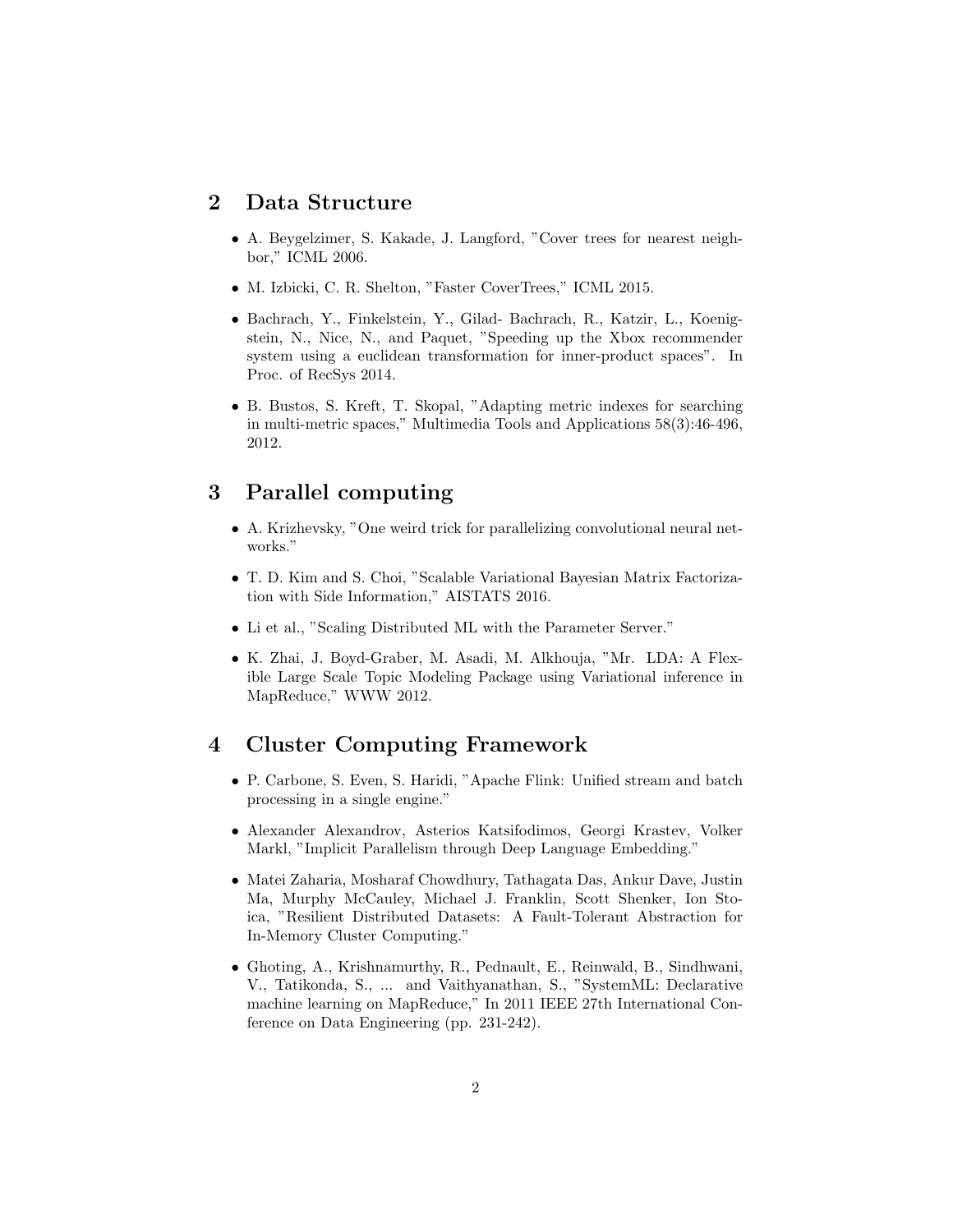- Tianqi Chen, Mu Li, Yutian Li, Min Lin, Naiyan Wang, Minjie Wang, Tianjun Xiao, Bing Xu, Chiyuan Zhang, Zheng Zhang, "MXNet: A Flexible and Efficient Machine Learning Library for Heterogeneous Distributed Systems."
- Chen, T., Li, M., Li, Y., Lin, M., Wang, N., Wang, M., ... and Zhang, Z., " Mxnet: A flexible and efficient machine learning library for heterogeneous distributed systems," arXiv preprint arXiv:1512.01274, 2015.
- Abadi, M., Agarwal, A., Barham, P., Brevdo, E., Chen, Z., Citro, C., ... and Ghemawat, S., "Tensorflow: Large-scale machine learning on heterogeneous distributed systems," arXiv preprint arXiv:1603.04467, 2016.
- Sculley, D., Holt, G., Golovin, D., Davydov, E., Phillips, T., Ebner, D., ... and Dennison, D., "Hidden technical debt in machine learning systems," In Advances in Neural Information Processing Systems (pp. 2503-2511), 2015.

## 5 Stochastic Gradient

- M.D. Hoffman, D.M. Blei, C. Wang, J. Paisley, "Stochastic Variational Inference," Journal of Machine Learning Research, 2013.
- Tianqi Chen, Emily B. Fox, Carlos Guestrin, "Stochastic Gradient Hamiltonian Monte Carlo."
- Y. Li, J.M. Hernandez-Lobato, R.E. Turner, "Stochastic Expectation Propagation," NIPS 2015.
- M.E. Khan, P. Baque, F. Fleuret, P. Fua, "Proximal Variational Inference," NIPS 2015.

## 6 Deep Learning

- Ian J. Goodfellow, Jean Pouget-Abadie, Mehdi Mirza, Bing Xu, David Warde-Farley, Sherjil Ozair, Aaron Courville, Yoshua Bengio, "Generative Adversarial Nets."
- D. P. Kingma, M. Welling, "Auto Encoding Variational Bayes."

# 7 Dimensionality reduction/Visualization

- van der Maaten, "Accelerating t-SNE using Tree-Based Algorithms."
- Hinton, Salakhutdinov, "Reducing the Dimensionality of Data with Neural Networks", Science, 2006